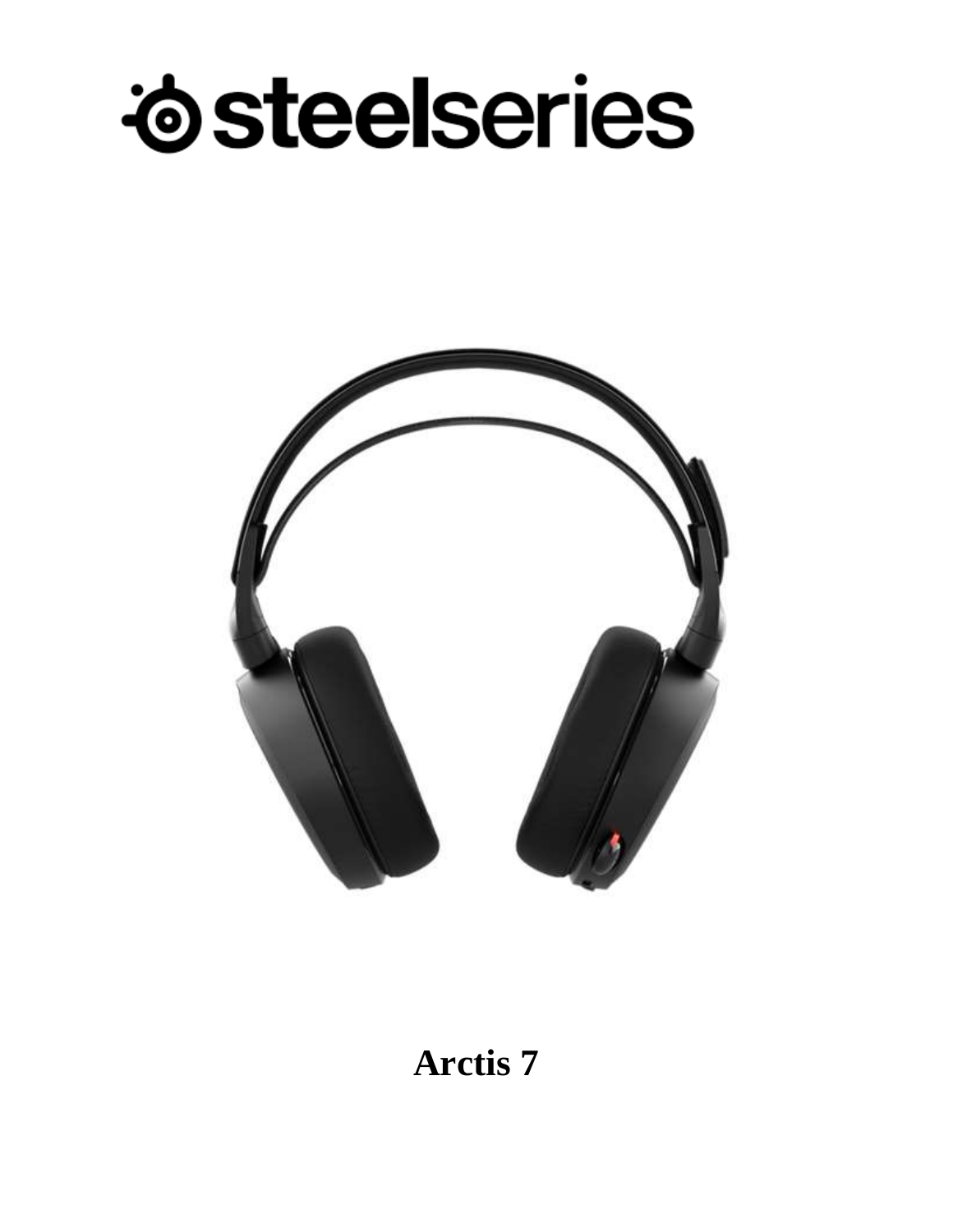## *idsteelseries*

- Lag-Free Wireless Gaming Headset
- DTS Headphone:X 7.1 Surround Sound
- ClearCast, the Best Mic in Gaming

## **Compatibility**

## PC

- Wireless via USB
- DTS Headphone:X Surround
- SteelSeries Engine 3 support
- ChatMix

#### Mac

- Wireless via USB
- SteelSeries Engine 3 support
- ChatMix

#### PlayStation

Wireless via USB

## VR

- Wireless via USB for Vive & Rift
- Wired via 3.5mm analog

#### Mobile

Wired via 3.5mm analog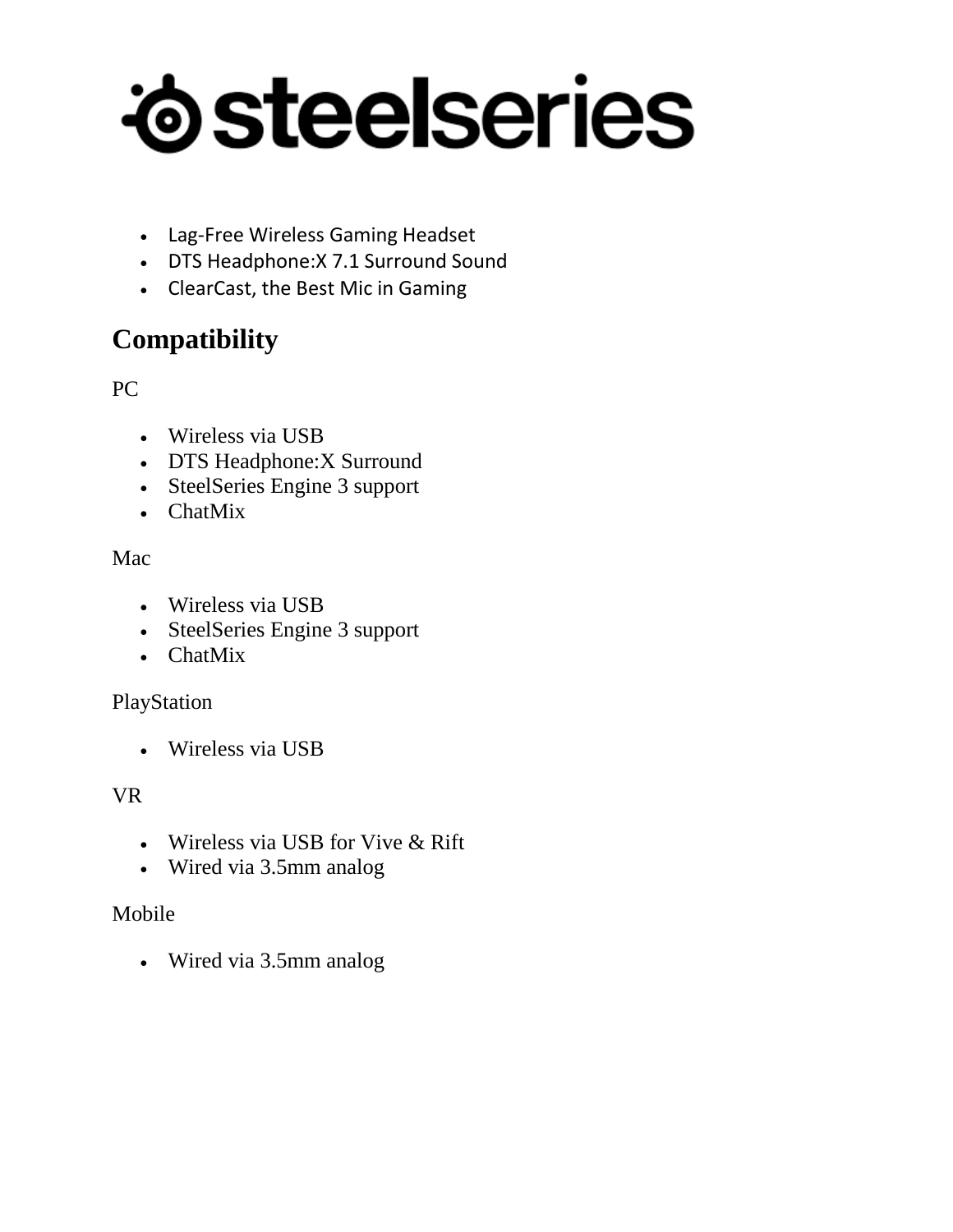## *i*steelseries

## **Speaker Drivers**

## **Neodymium Drivers**

40mm

## **Effective Range**

12 m, 40 ft

## **Headphone Frequency Response**

20-20000 Hz

## **Headphone Sensitivity**

98db

## **Headphone Impedance**

32 Ohm

## **Headphone Total Harmonic Distortion**

 $< 3\%$ 

## **Headphone Volume Control**

On Ear Cup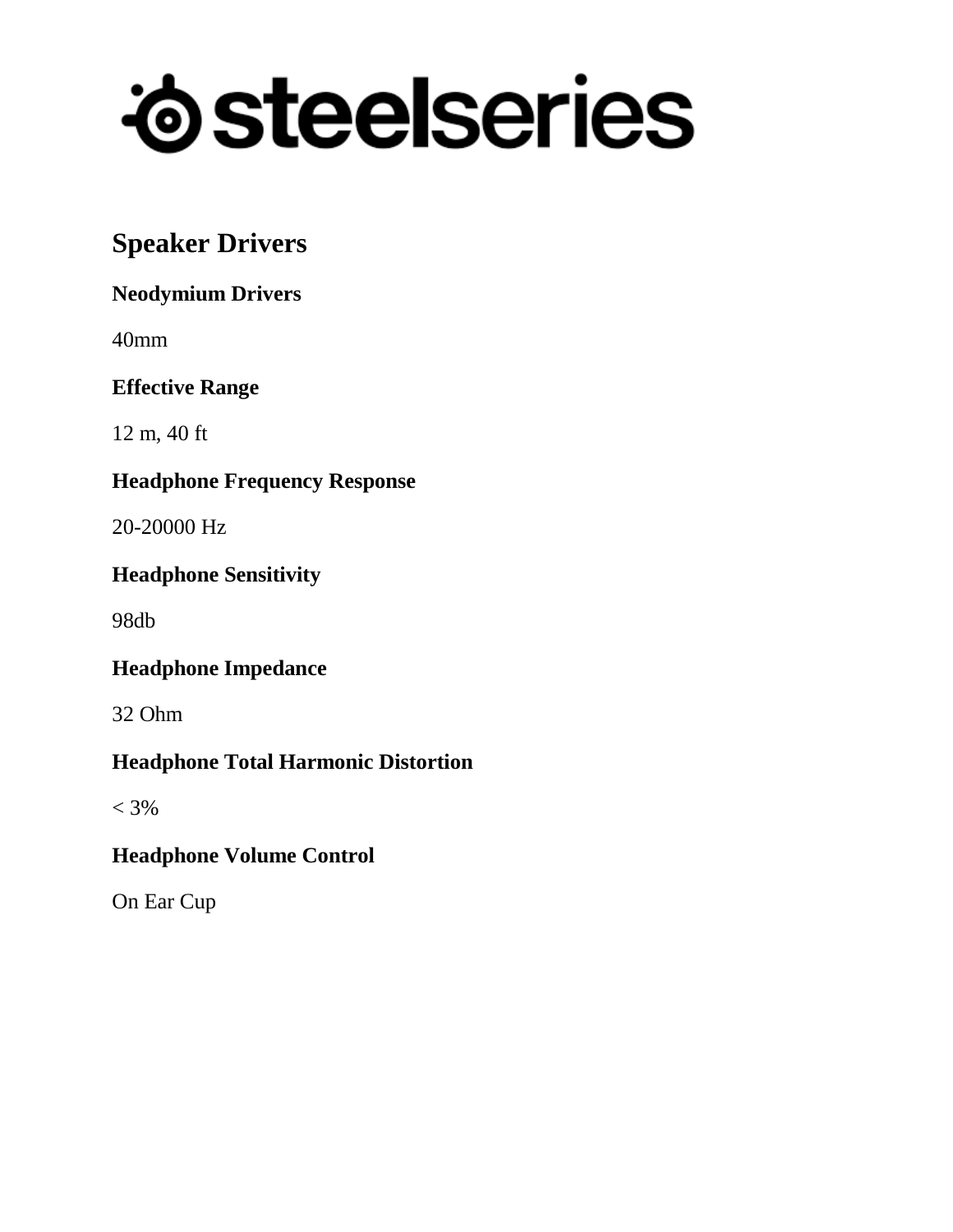# *i*steelseries

## **Microphone**

## **Microphone Frequency Response**

100Hz - 6500Hz

## **Microphone Pattern**

Bidirectional

## **Microphone Sensitivity**

-48 db

## **Microphone Impedance**

2200 Ohm

## **Microphone Noise Cancellation**

Yes

## **Microphone Location**

Retractable

## **Microphone Mute Toggle**

On Ear Cup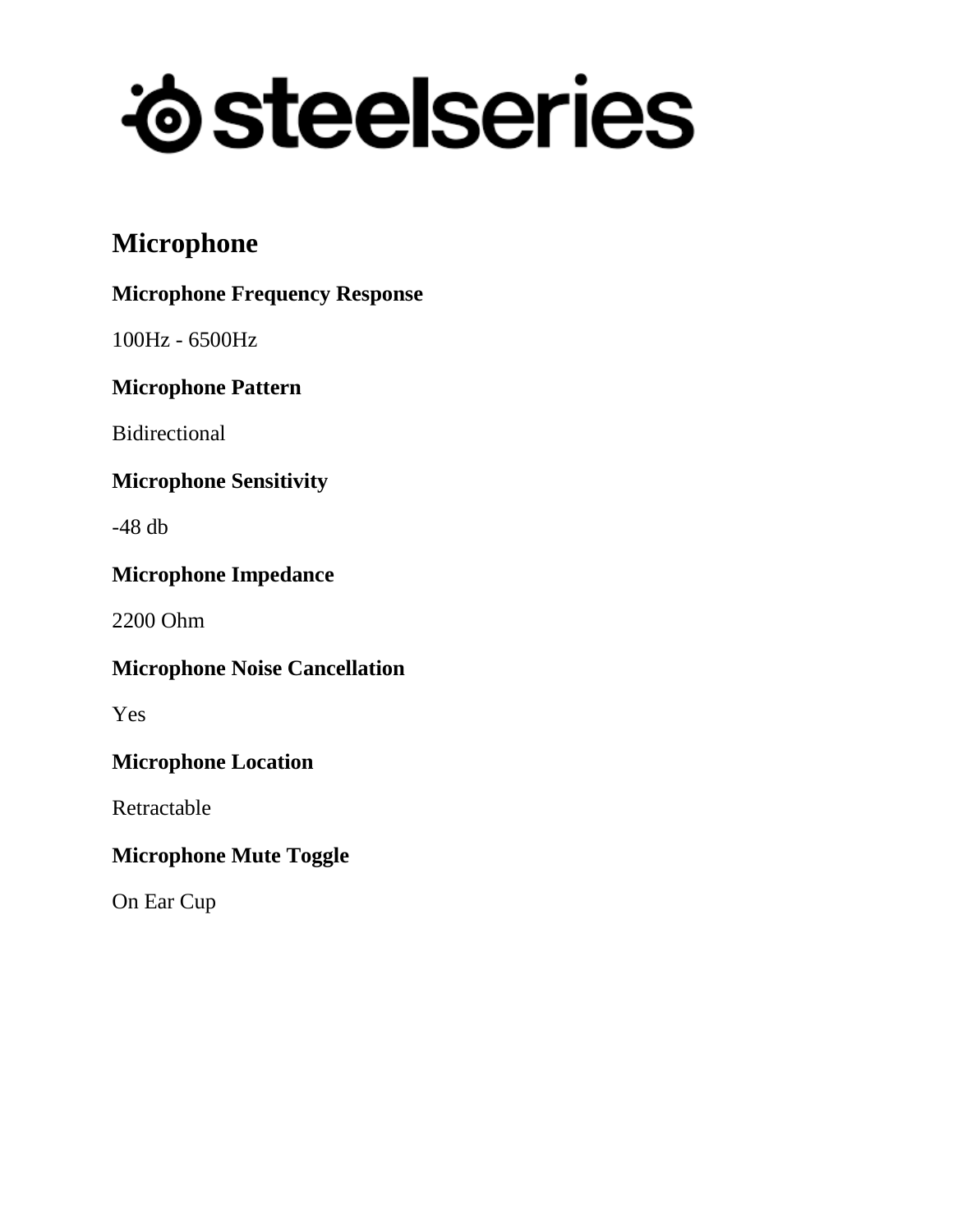# *i*steelseries

## **Connection**

## **Connector Type**

Wireless USB and Wired analog options Single 3.5mm, 4-pole plug when wired

## **Cable Length**

1.2m, 4ft

## **Cable Material**

Rubber

## **Adapter**

Single 3.5mm, 4-Pole Plug

## **Share Jack**

Yes

## **Detachable Cable**

Yes

## **Box Content**

## **Product Information Guide**

**Arctis 7**

**Wireless Transmitter**

**Mobile/Console Cable**

**Micro-USB Charging Cable**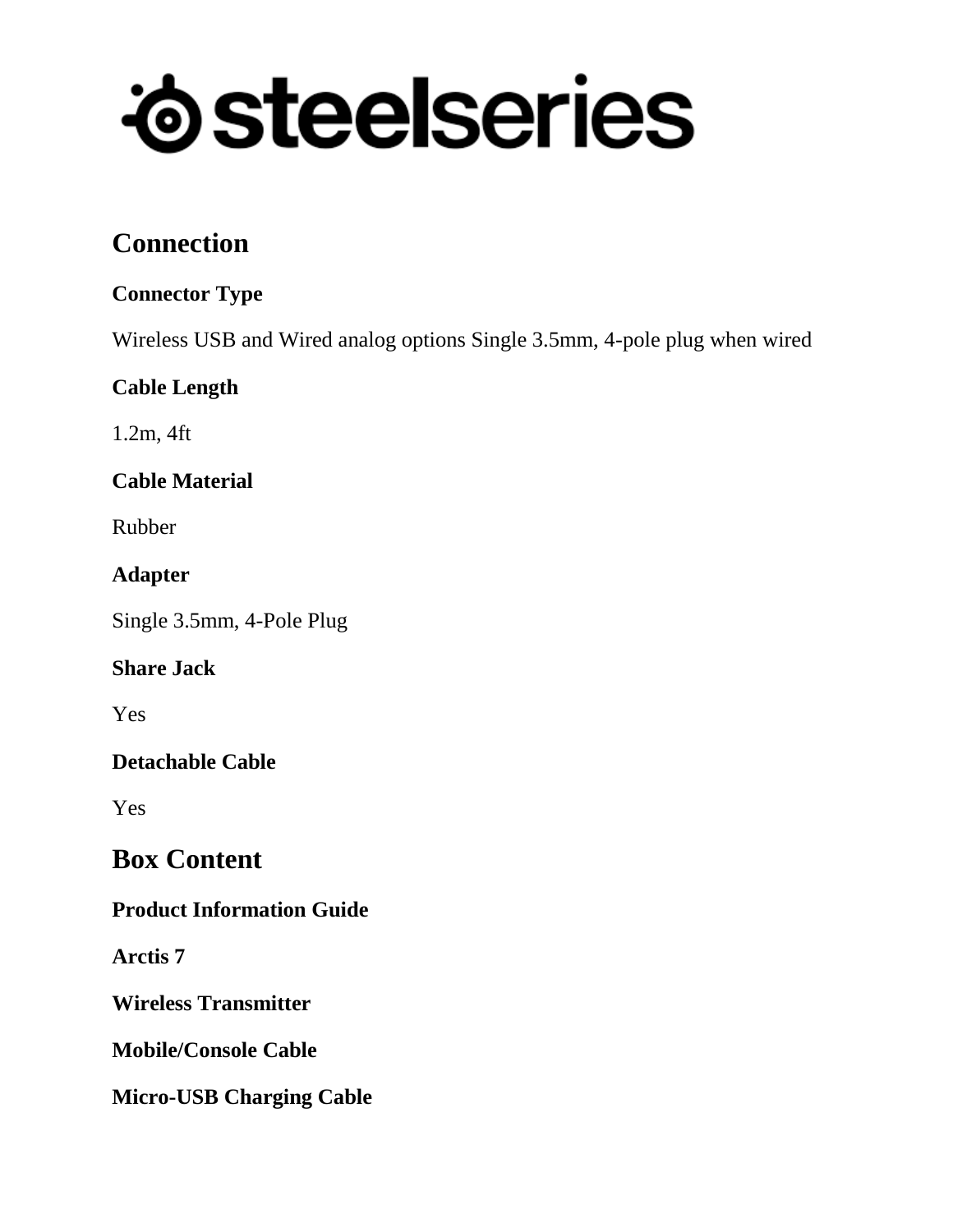

"The Arctis 7 features just about everything you could want in a wireless gaming headset."

73 PC Mag

"There can be only one winner and for us at T3, the Arctis 7 is something else."

T3.com

"The Arctis 7 is our favourite gaming headset. Why? Because it's everything a good headset should be."

Trusted Reviews